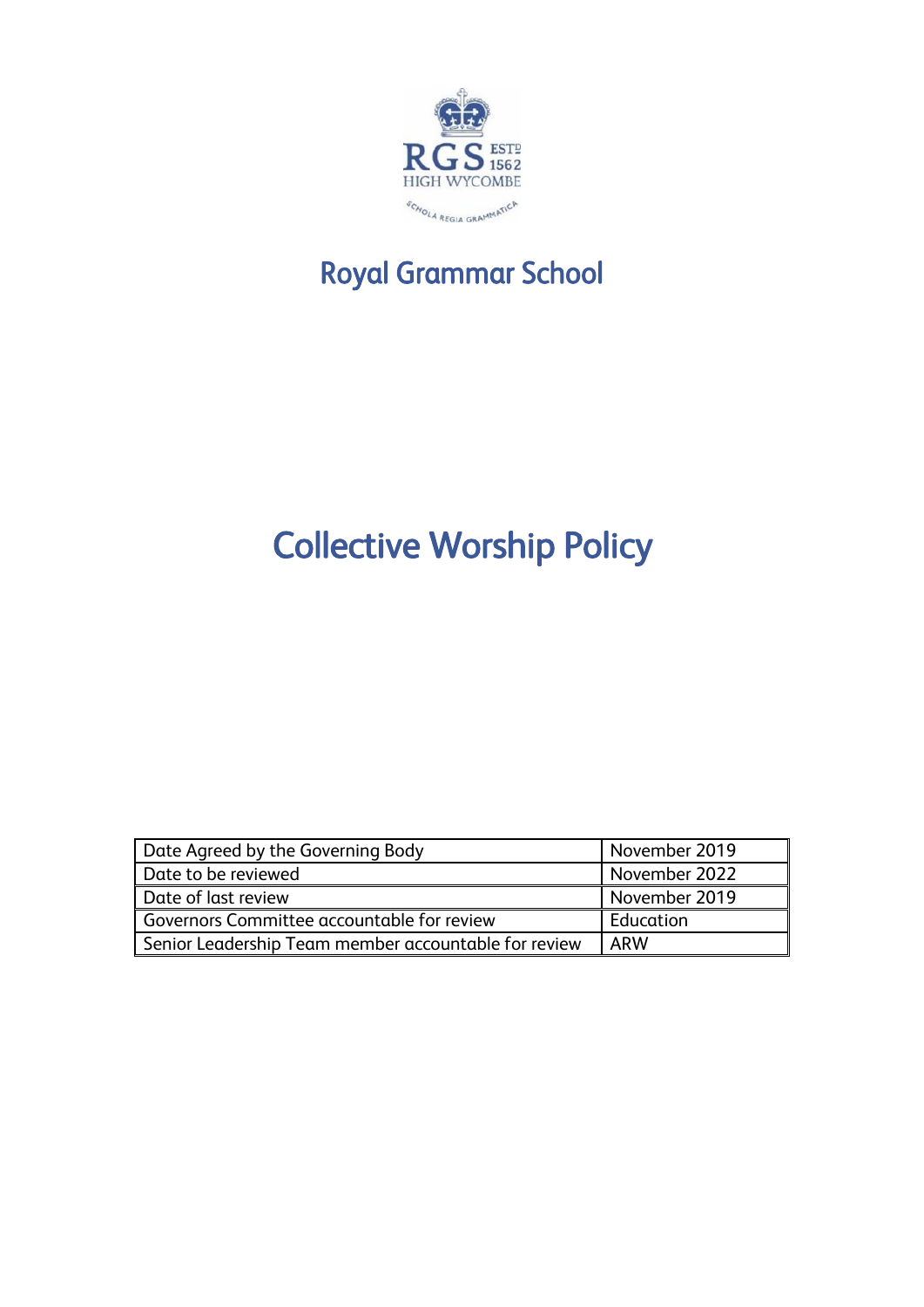### Collective Worship Policy

The Royal Grammar School is a multi faith school with a Christian foundation. Collective worship is delivered through the provision of Assemblies for the whole school at the start of the school day, with the exception of Thursday when all pupils have an extended form period for pastoral purposes. There is also a regular pattern of Sixth Form assemblies on Thursday morning. There is the opportunity in this pastoral time for Form Tutors to deliver a "Thought for the Week". There is a structured plan with stimulus material provided.

Religious assembly would often be led by a member of staff, students, or external speakers sharing their faith. Other topical talks are also delivered.

The School believes that an opportunity for all the pupils to gather together as a community is an important aspect of school life, in order to identify with the school ethos, other year groups, and issues that affect the whole school. Assemblies provide this opportunity and they include an act of collective worship as required by Government but which we undertake as something that is important in the lives of individuals promoting their social, emotional, cultural, moral and spiritual well-being. The Headmaster is responsible for arranging collective worship but may delegate this as appropriate.

### Our Aims

The aim of the Collective Worship Policy is to provide the opportunity for students and staff:

- to celebrate achievement and special times
- to reflect on values that promote shared social and moral responsibility
- to develop a community spirit and a common ethos
- to consider different spiritual, moral and cultural issues
- to consider British Fundamental Values
- to exercise understanding, tolerance and respect for others and their beliefs
- to experience a shared collective act with a religious character

### Implementation of the Policy

Two Assemblies are held in the Queen's Hall at the start of the school day to enable the whole school to be involved:

- Junior Assembly: 0845-0900: Years 7, 8 and 9.
- Senior Assembly: 0900-0915: Years 10, 11 (exception of Wednesday), 12 (exception of Tuesday) and 13 (exception of Wednesday)

Junior Assembly is led by a member of the Senior Team and may include:

- the singing of a hymn for which books are provided
- a short talk which lasts 3-5 minutes and may be secular or religious in content and always seeks to develop the students' spiritual and moral awareness
- a short period of quiet reflection
- notices for the day and any recognition that is due

Senior Assembly is led by a member of the Senior Team and follows a similar pattern to Junior Assembly but no hymn is included.

The assembly rota is organised by the Deputy Headmaster who seeks to establish a broad and balanced content to the assembly programme. There may be times when a key moral or social issue needs to be